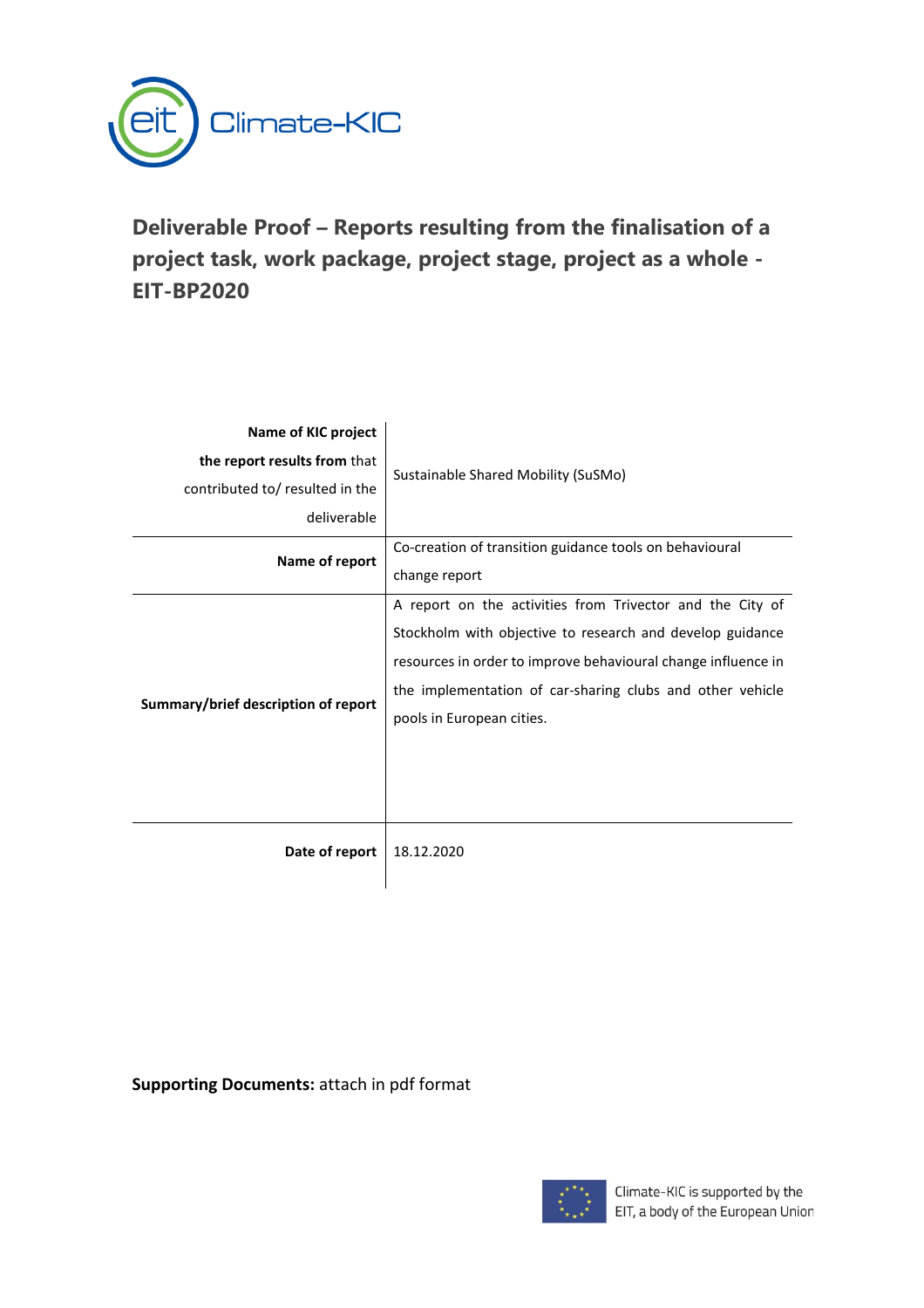



Climate-KIC is supported by the EIT, a body of the European Union



### Contents

| 1.  |                                                                        |
|-----|------------------------------------------------------------------------|
|     |                                                                        |
| 2.  |                                                                        |
| 2.1 |                                                                        |
| 2.2 |                                                                        |
| 3.  |                                                                        |
| 3.1 |                                                                        |
| 3.2 |                                                                        |
| 3.3 |                                                                        |
| 4.  |                                                                        |
| 4.1 |                                                                        |
| 4.2 | Evaluation of car-sharing services in property development projects 10 |
| 4.3 |                                                                        |
| 5.  | Learnings and recommendations to speed up transition  17               |
| 5.1 |                                                                        |
| 5.2 |                                                                        |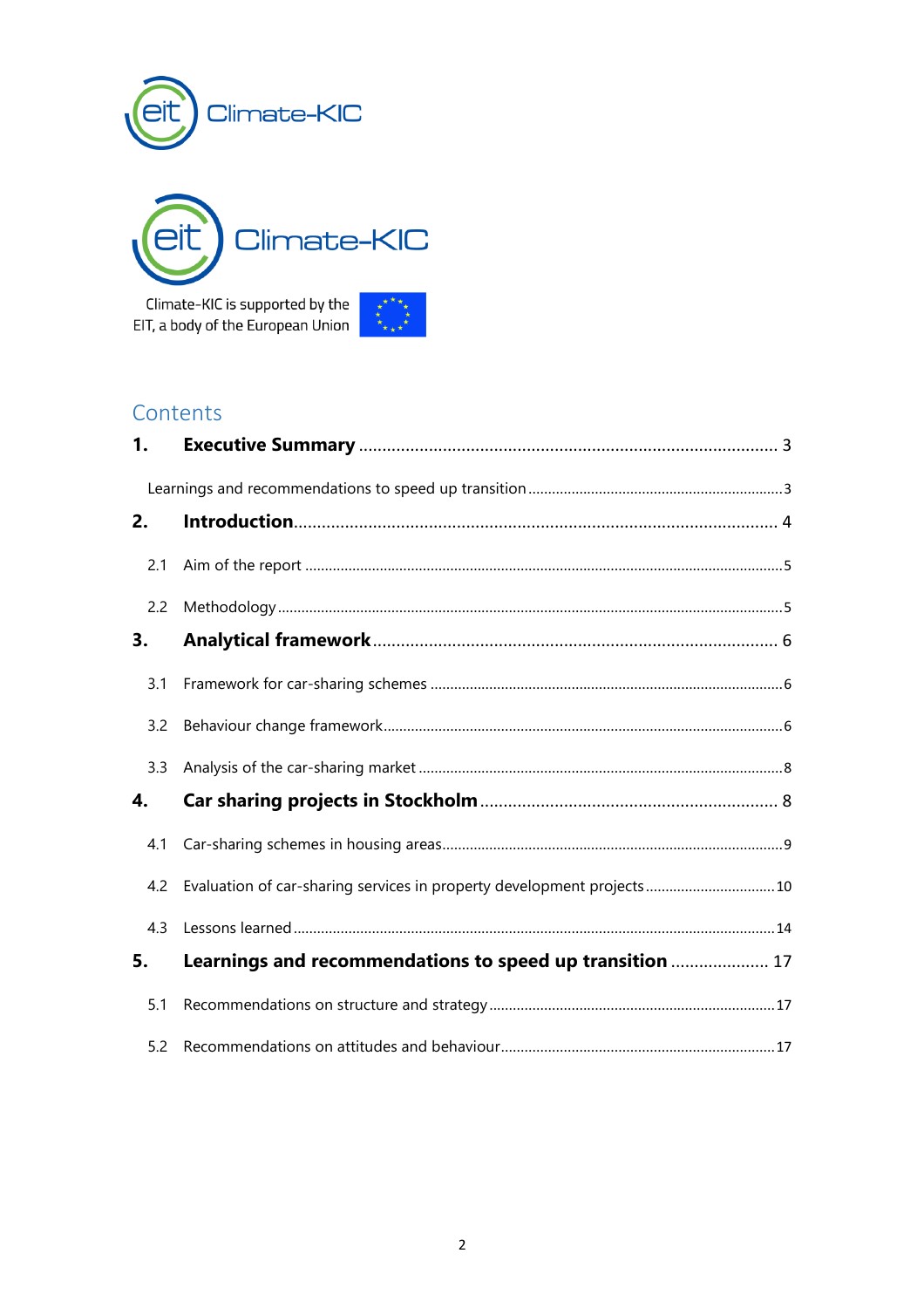

# <span id="page-2-0"></span>**1. Executive Summary**

Shared sustainable mobility has the potential to support the transition of the transport system towards decarbonisation. The SuSMo project is developing guidance that will support change agents in making the shift towards shared sustainable mobility. Research identified the following areas for further work:

- Behaviour change how to make car usage less attractive.
- Collaboration between the private and public sectors.
- Policy regulation and procurement development of strategic policy platforms.
- Using data to understand the social and environmental impacts.

A challenge encountered is the lack of knowledge of the role behaviour change has in the transition towards transport decarbonisation. This report investigates how car-sharing schemes in Stockholm are perceived by relevant stakeholders and which responsibilities and mandate stakeholders have in the implementation of car-sharing services.

### **Learnings and recommendations to speed up transition**

<span id="page-2-1"></span>A good structure, contracts and responsibilities go hand in hand with increased knowledge of effects, benefits of sharing schemes and guidance on how to implement the schemes. Both aspects are needed to create sustainable car sharing systems (and other shared vehicle systems) that are part of and leading the transition towards a carbon neutral future.

Based on the study from Stockholm three major recommendations are given to increase the knowledge of establishing car-sharing schemes.

- A structured method for monitoring and evaluation of car-sharing projects.
- Clear incentives to establish car-sharing schemes within existing housing areas.
- Adopt a strategy for shared mobility.

Recommendations on how to speed up the implementation and use of shared cars and other types of shared vehicles are further described in Chapter [0](#page-16-0) *Learnings [and recommendations to speed up transition.](#page-16-0)*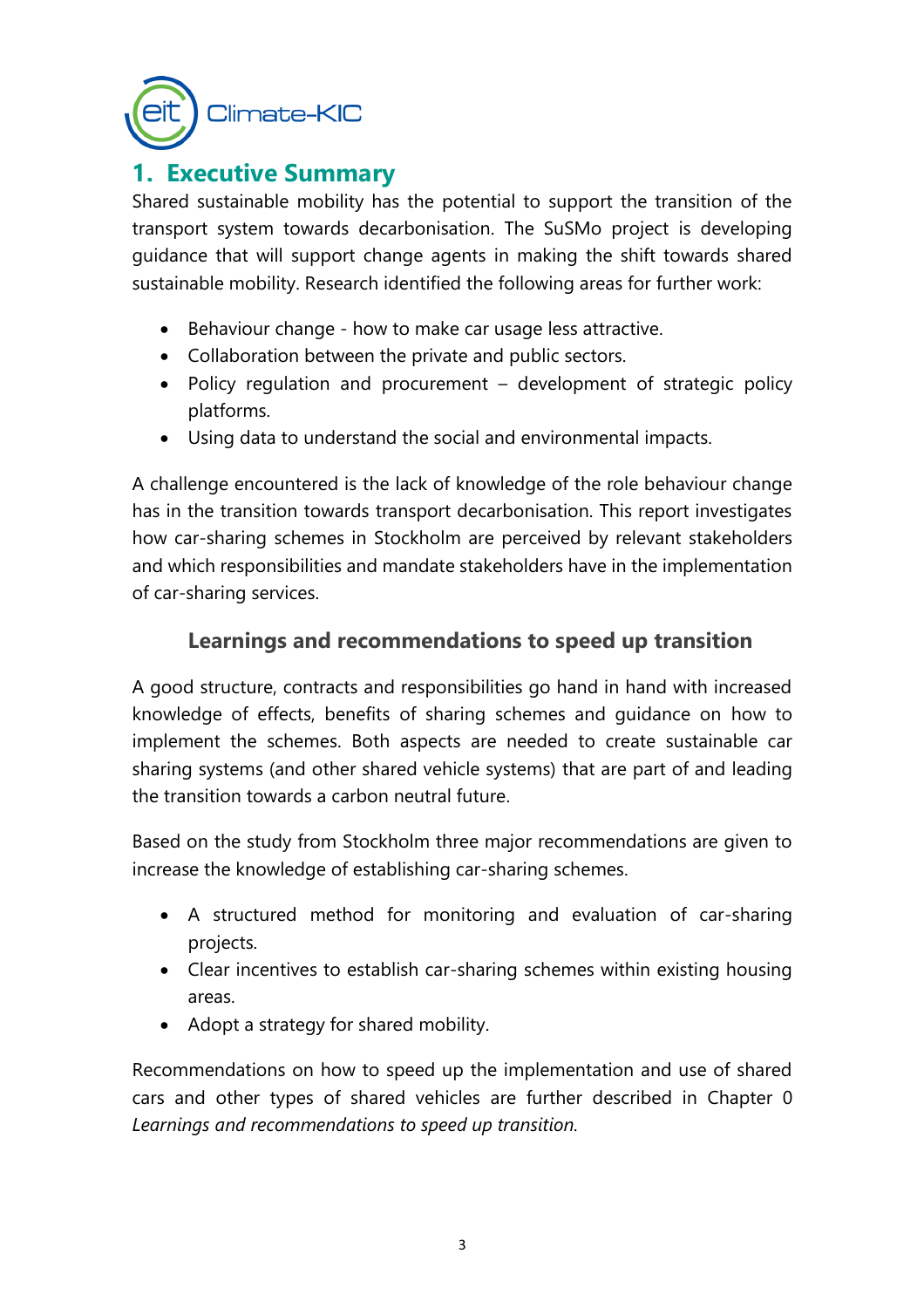

# <span id="page-3-0"></span>**2. Introduction**

The SuSMo Project (Sustainable Shared Mobility) aims to catalyse this systemic change by instigating behaviour change, enabling connections and collaborations, and removing barriers through policy change. SuSMo brings together leading European municipalities with experts in the transport sector to provide decision-makers with tools and knowledge to maximise the benefits and mitigate the negative impacts of shared mobility modes. Funded by the Climate KIC (knowledge innovation community) it is catalysing system innovation in three main areas: behaviour change and building capacity, enabling connections and collaborations, and removing barriers through policy change and advocacy.

SuSMo was launched in 2019 and has worked with city representatives and private sector shared mobility providers to establish the key needs and priorities for the effective deployment of sustainable shared mobility.

Research has identified the following areas for further work:

- Behaviour change how to make car usage less attractive.
- Collaboration between the private and public sectors.
- Policy regulation and procurement development of strategic policy platforms.
- Using data to understand the social and environmental impacts.

This report investigates attitudes and behaviour at an institutional and policy level among key stakeholders in the car-sharing sector. Car-sharing is one key factor to speed up the transition and to reach climate goals, as people without a private car use other, more sustainable modes to a higher degree. As a basis for the report lies an evaluation of car-sharing schemes in Stockholm, carried out together with the City of Stockholm in autumn 2020 as part of the SuSMo project.

Behavioural change is one of four themes covered by the SuSMo project. Shared electric mobility only supports transport decarbonisation if it is used, and there are important barriers for people to adopt shared mobility for their trips. Overcoming the barriers to individual behavioural change towards shared mobility is therefore of prime importance. The barriers to use shared mobility are also relevant to the relative ease of use of private mobility, thus barriers to behavioural change can also be found at policy level as well as how infrastructure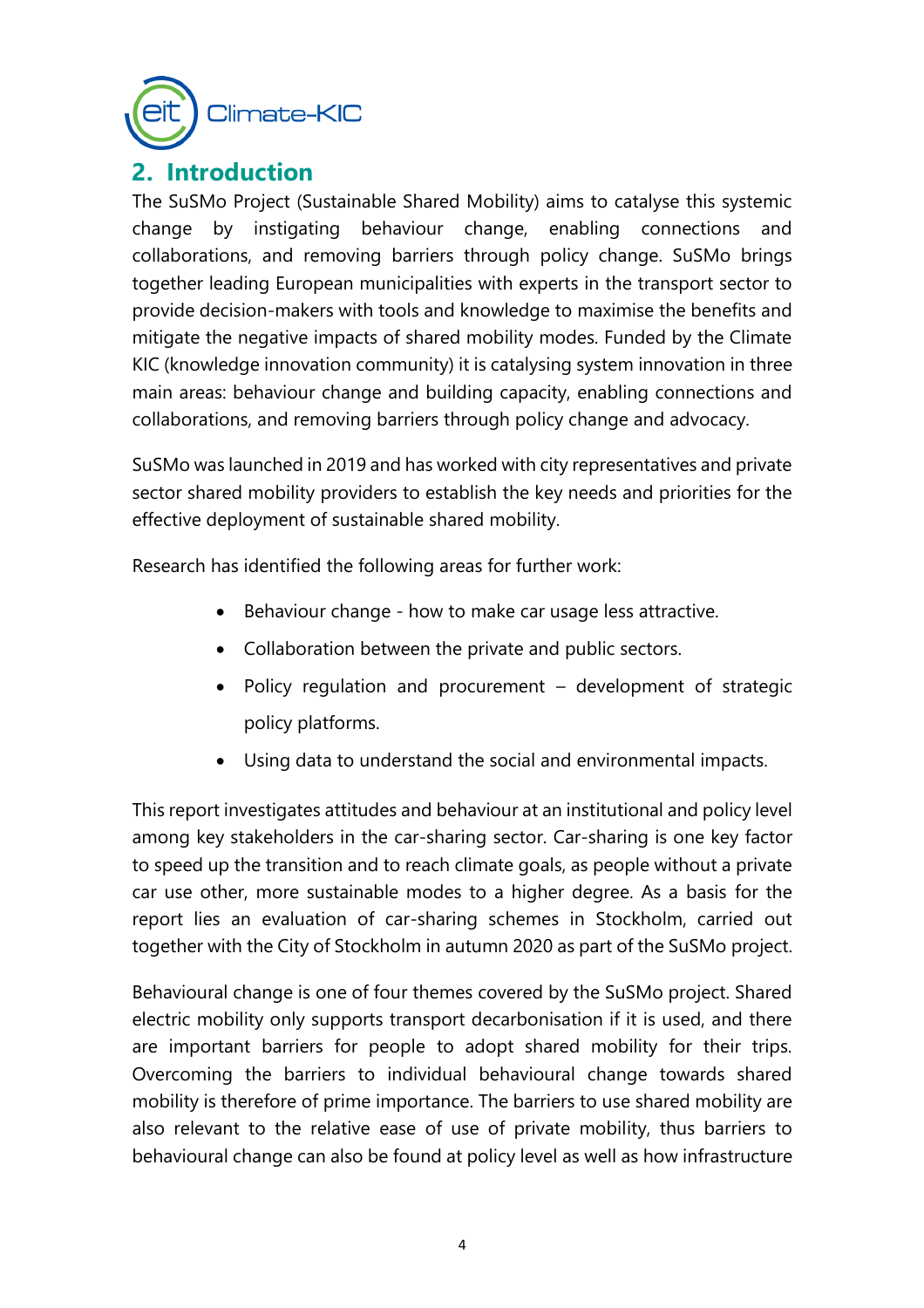

and pricing supports or impedes the relative attractiveness of different modes. Recommendations are given on how to overcome barriers to increase the supply of shared cars, a prerequisite to increase the use of shared cars instead of privately owned cars. The report focuses on carsharing, but many of the conclusions and recommendations are valid for other types of vehicles as well, i.e. shared bicycles.

## **2.1 Aim of the report**

<span id="page-4-0"></span>The report describes key aspects that stakeholders need to work on to create as good preconditions as possible to increase the use of shared cars. The overall aim is to support stakeholders in their decisions to accelerate the implementation of shared sustainable vehicles in the society.

Further, the report connects collaborative aspects between stakeholders with behaviour change theory to increase their understanding, commitment, and ability to implement attractive and useable shared vehicle schemes.

## **2.2 Methodology**

<span id="page-4-1"></span>The report is based on existing experiences from car-sharing services in housing areas, and interviews with officials from the City of Stockholm, property owners and car-sharing operators. The interviews have been conducted with the aim to get a deeper understanding on how the car-sharing services work and what challenges that can be found.

Results and analysis of the SuSMo case study in Stockholm have been used to write the conclusions and recommendations for this report.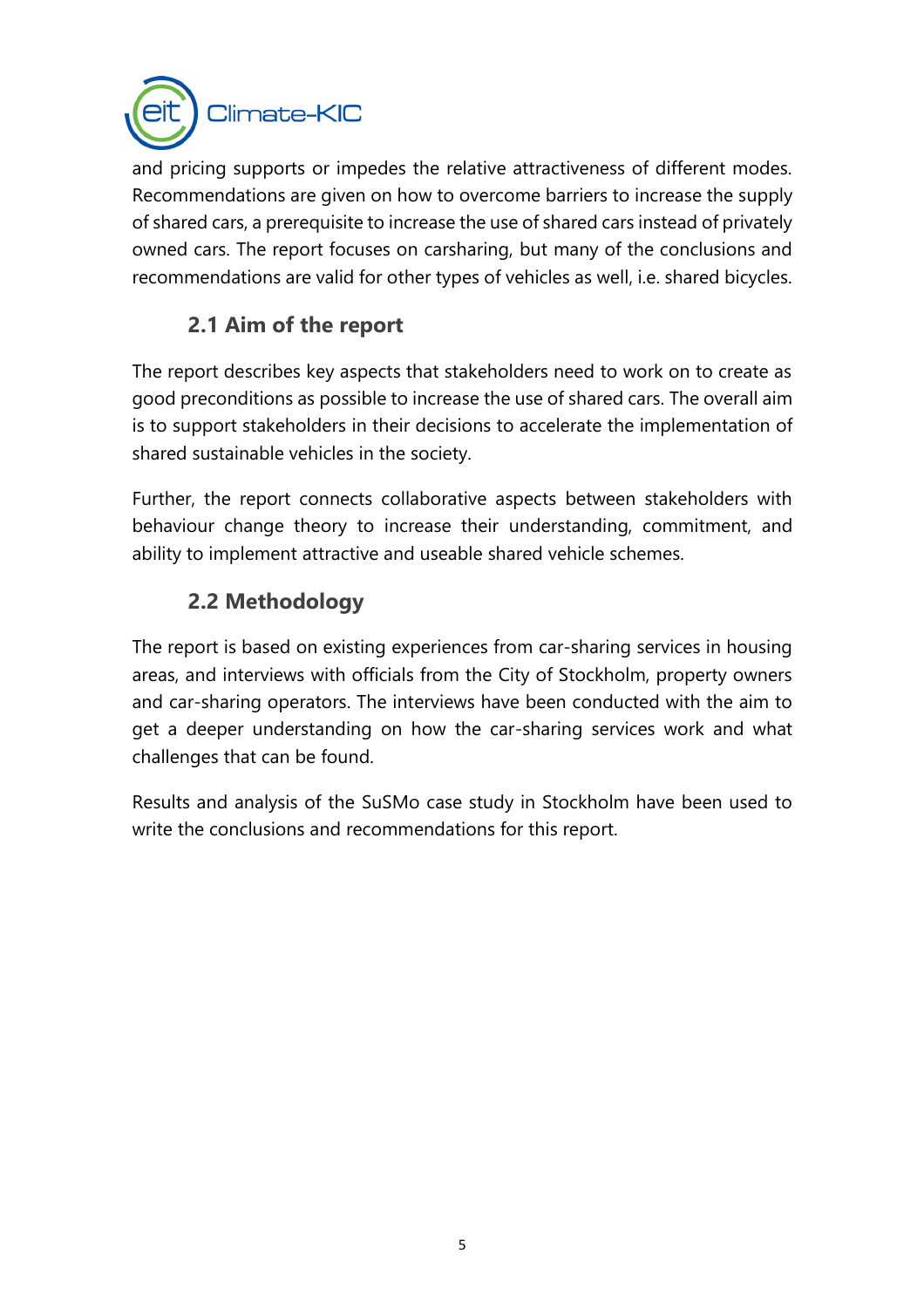Climate-KIC

# <span id="page-5-1"></span><span id="page-5-0"></span>**3. Analytical Framework**

### **3.1 Framework for car-sharing schemes**

When establishing car-sharing schemes in connection to properties, there are mainly three phases that are important to have in mind. Dividing the establishment into these three phases makes it easier to create a good understanding of the preconditions that affect the future service.

- 1. Early planning phase
- 2. Operational and user phase
- 3. Monitoring and evaluation of data phase

The preconditions will differ depending on if the services are implemented in new developments or within existing housing areas, the differences are described in coming chapters. In [Figure 1](#page-5-3) the three phases are described.



<span id="page-5-3"></span>*Figure 1 Framework for the establishment of car-sharing schemes in connection to housing areas.*

## **3.2 Behaviour change framework**

<span id="page-5-2"></span>Car-sharing can be seen as a new mode in the transport system, even though carsharing schemes have existed for more than 20 years and are widely spread over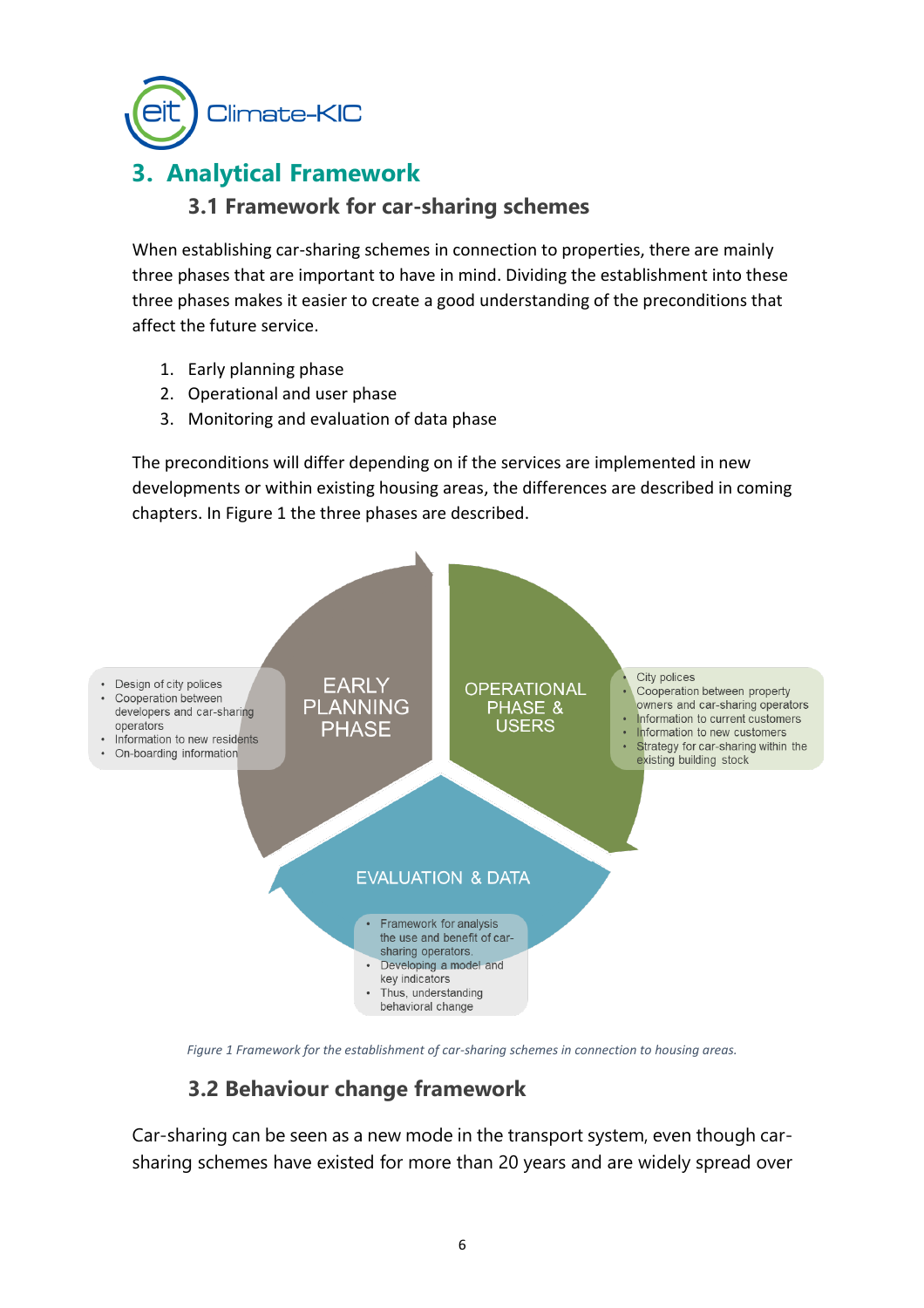

Europe. The real breakthrough has not come yet, which is clarified by the low market penetration. Only 2 % of the inhabitants in Stockholm claim they have access to (i.e. membership) a shared car.<sup>1</sup>

The introduction of "new" modes is comparable to introducing an innovation into a new market. With that in mind, the theory of diffusion of innovations<sup>2</sup> can be used to describe the dissemination and evolution of the mode on the market. The four elements that influence the dissemination of a new idea are:

- The innovation itself
- Communication channels
- Time
- A social system

An innovation must be widely adopted in order to self-sustain, which means that it relies heavily on the acceptance and trust of individuals. Different groups of consumers adopt new ideas at different pace, dividing the groups in innovators, early adopters, early majority, late majority and laggards, see [Figure 2.](#page-6-0)



<span id="page-6-0"></span>*Figure 2. The diffusion of innovations according to Rogers. With successive groups of consumers adopting the new*  technology (shown in blue), its market share (yellow) will eventually reach the saturation level. The blue curve is *broken into sections of adopters. Source of image: Wikipedia.*

According to general behaviour change theory, an individual goes through five phases when adopting a new idea or a new habit:

<sup>1</sup> Medborgarenkäten miljö och miljövanor i Stockholm 2016, Miljöförvaltningen, <http://miljobarometern.stockholm.se/trafik/resvanor/>

<sup>2</sup> Rogers, E, 2003 Diffusion of innovation, 5 th edition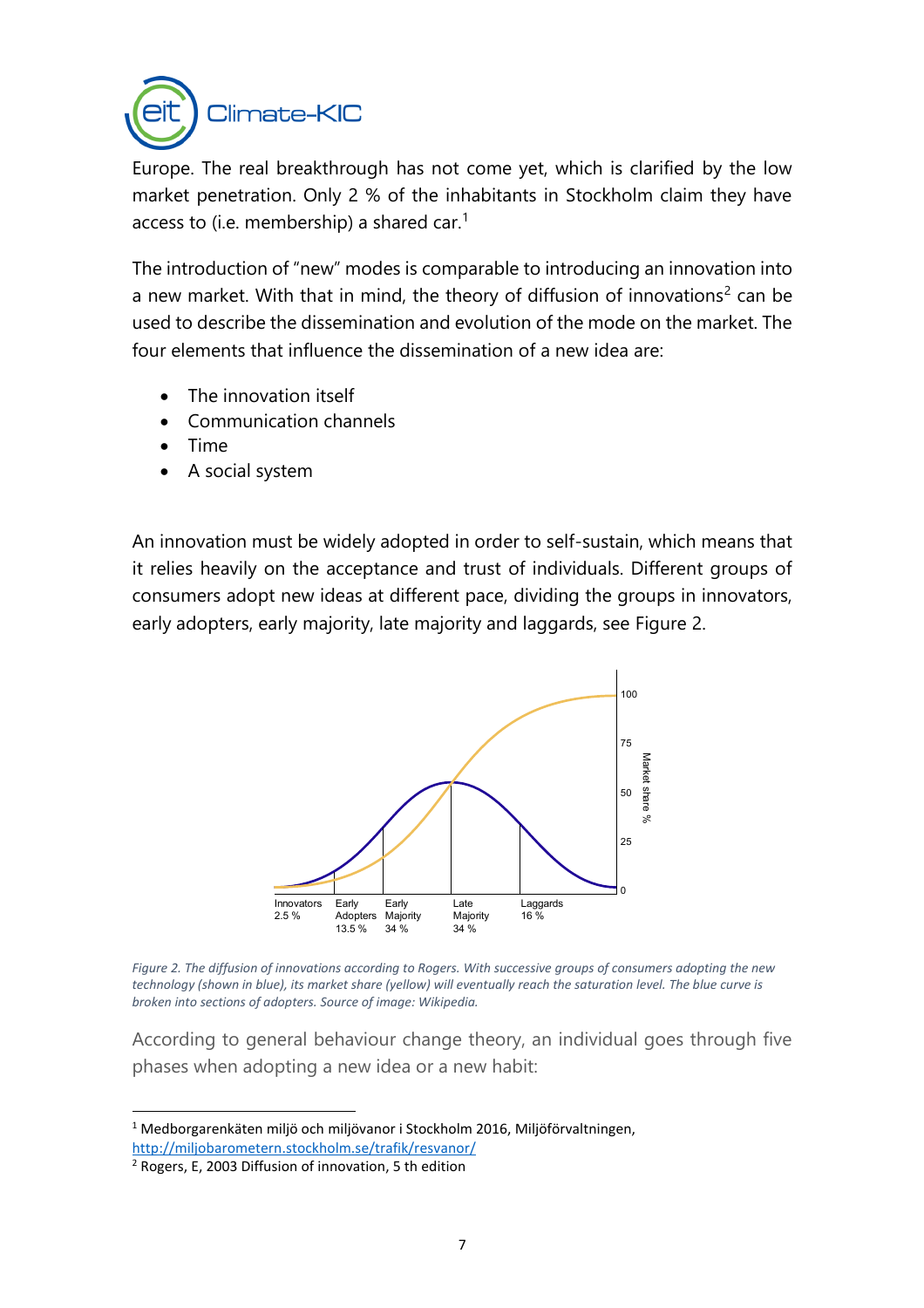

- Knowledge
- **Conviction**
- Decision
- **Implementation**
- Confirmation

The five phases are present to some extent in all types of target groups and stakeholders: users, mobility providers and authorities.

### **` 3.3 Analysis of the car-sharing market**

<span id="page-7-0"></span>The survey carried out in Stockholm shows that the biggest barriers for carsharing schemes to be successful and evolve on the "diffusion of innovationsladder", have been communication, time and the social system. Starting with the *social system*, it has in many reports been established that the existing society has been built for the privately-owned car. This is obvious when looking at street layout in urban and suburban areas but is also prominent in urban planning and traffic policies and tax regulations which all favour owning a car. The social norm of owning a car has grown strong based on these policies. Regarding *time*, during the 20 years of existence of car-sharing schemes there have been a few disruptive moments that could have favoured a deeper market penetration, above all the economic crisis in the end of the 00s. This report does not analyse why, but there are hints that now is a good time (climate is higher on the agenda, digitalisation is more mature). It is also clear that the *communication* around car-sharing can be much improved by all involved stakeholders, especially regarding the division of responsibilities in communications issues.

# <span id="page-7-1"></span>**4. Car Sharing Projects in Stockholm**

During the autumn 2020 an evaluation of existing car-sharing schemes was carried out as part of a case study within SuSMO. The aim was to map the existing schemes and evaluate how key stakeholders experience the development of the services.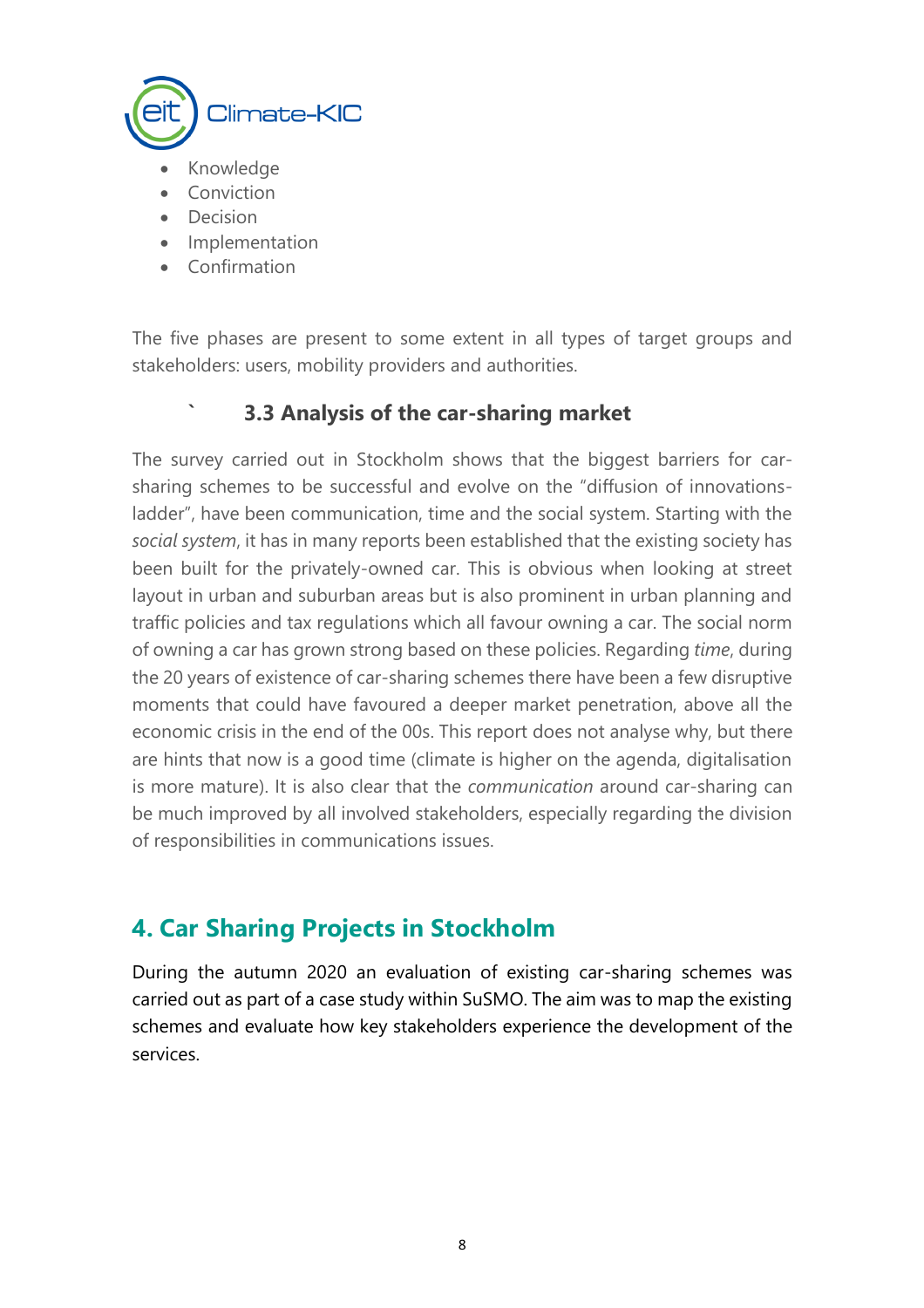

### **4.1 Car-sharing schemes in housing areas**

<span id="page-8-0"></span>An important part of the study has been to map existing station-based carsharing services within City of Stockholm. The mapping has particularly been focusing on station-based car-sharing schemes located within or in close relation to buildings.

This is the first mapping of this kind since City of Stockholm introduces the green parking permits in 2015 *(Read more about the Green parking permits in text box 1)*. This incentive was introduced by the City to stimulate lower parking rates and shared mobility in new developments, with the aim of reducing private carownership.

Text box 1. Stockholm Green parking permit system

The objective of the Green parking permits is to reduce the amount of space that cars occupy in Stockholm. By reducing the demand for private parking places, this helps to encourage alternative forms of transport. The aim is to:

- Reduce parking spaces.
- Provide access to alternative modes of transport.
- Reduce the cost of construction / purchase by reduced internal parking.
- Provide urban space and increase local quality of life by reducing external parking

The index was developed by an inter-departmental team. The key is a building regulation that starts with a baseline for parking spaces. This is based on current car ownership per apartment in the city. The rate is then adjusted by a percentage depending on what mobility services that are implemented and the amount of parking that the municipality demands for the new development. In addition to the actual car-sharing schemes an important prerequisite for mobility services is to regulate street parking, either by pricing or by timing regulations. This is needed to provide an incentive that will stimulate behavioural change.

#### **10% adjustment – on the provision of:**

- Information package.
- High quality bicycle parking with easily accessible facilities such as automatic doors.
- Access to car-sharing.

**15% adjustment – on the provision (in addition to the above):**

- Bicycle sharing schemes.
- Free trial access to public transport.

#### **25% adjustment – on the provision of (in addition to all the above):**

• Service boxes (some with cooling facilities) for the storage of home deliveries

Source: City of Stockholm, Smart Impac[t https://smartimpact-project.eu/case-studies/generic-case-study/](https://smartimpact-project.eu/case-studies/generic-case-study/)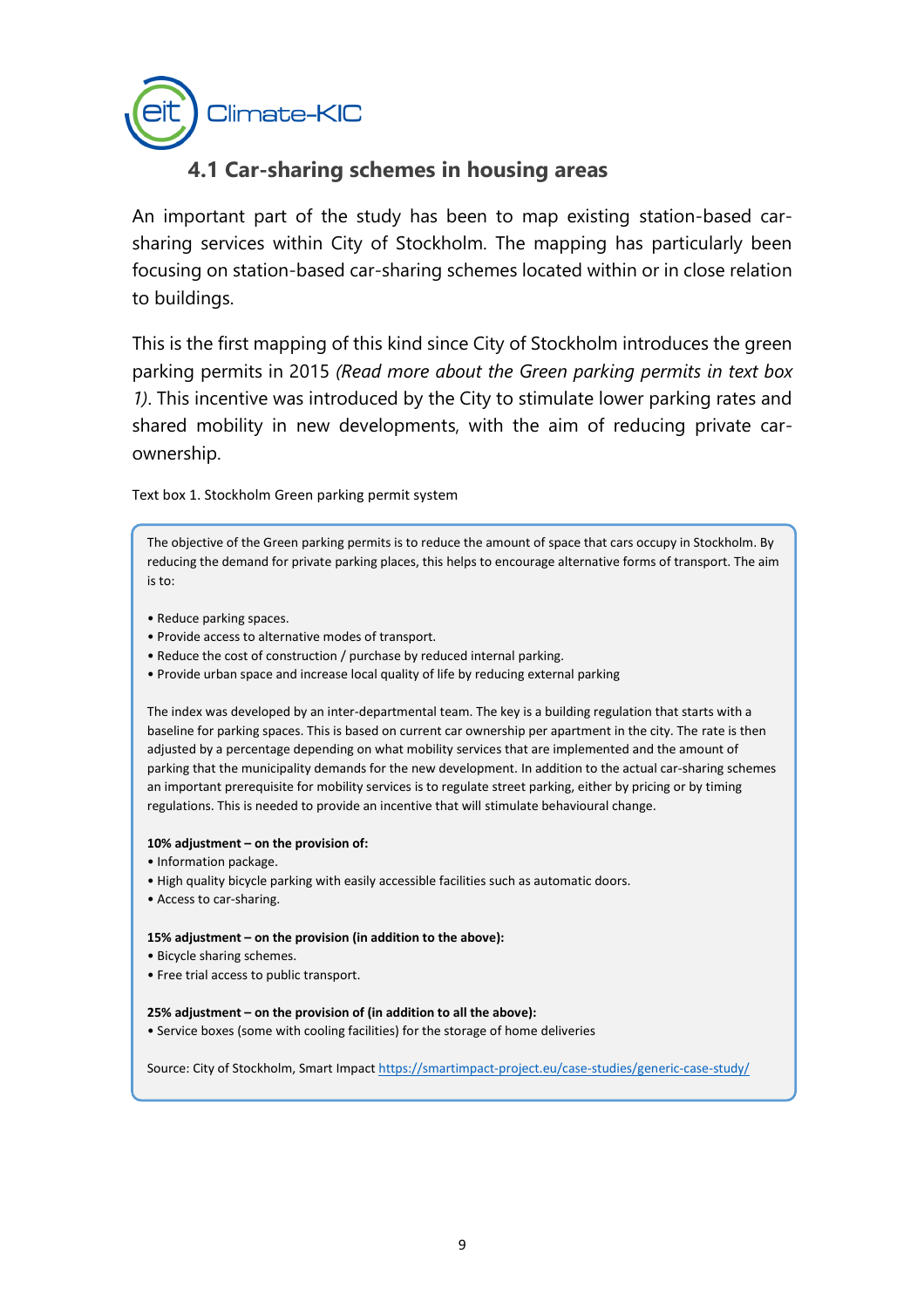

The mapping of the car-sharing schemes has been studied on three types of carsharing services in property projects.

- 1. **Car-sharing service established within the Green parking permit system**. This includes car-sharing services established within new development projects within the Green parking permit system.
- 2. **Car-sharing services established in property buildings in collaboration with property owners**. This includes car-sharing services established in properties based on organic collaboration between a property owner and a car-sharing operator.
- 3. **Car-sharing on public parking spaces located in new development projects.** This includes car-sharing on public street parking established in Stockholm flagship development projects Hammarby Sjöstad and Norra Djurgårdsstaden.

The mapping of car-sharing services connected to buildings indicates approximately 120 car-sharing vehicles in total. This could be seen in relation to the total number of station-based car-sharing vehicles which is estimated to approximately 570.

# <span id="page-9-0"></span>**4.2 Evaluation of car-sharing services in property development projects**

The study of the car-sharing project is based on interviews with the property developer, owners, and car-sharing operators. In the following chapter we will present findings and results from the study seen from the different phases and highlight key perspective seen from different stakeholders involved in the process of establishing the car-sharing sites. This includes city administration, developers, property owners and car-sharing operators.

### **Early planning phase Green parking permits: policy in Stockholm**

The evaluation including property development projects and car-sharing operators indicates that the green parking rates has been a clear incentive for developers to include car-sharing in new development projects. Since the launch in 2015 the policy has generated car-sharing services in several new development projects. However, several concerns and challenges have also been raised in relation to early planning, more of that in the following sub-chapters.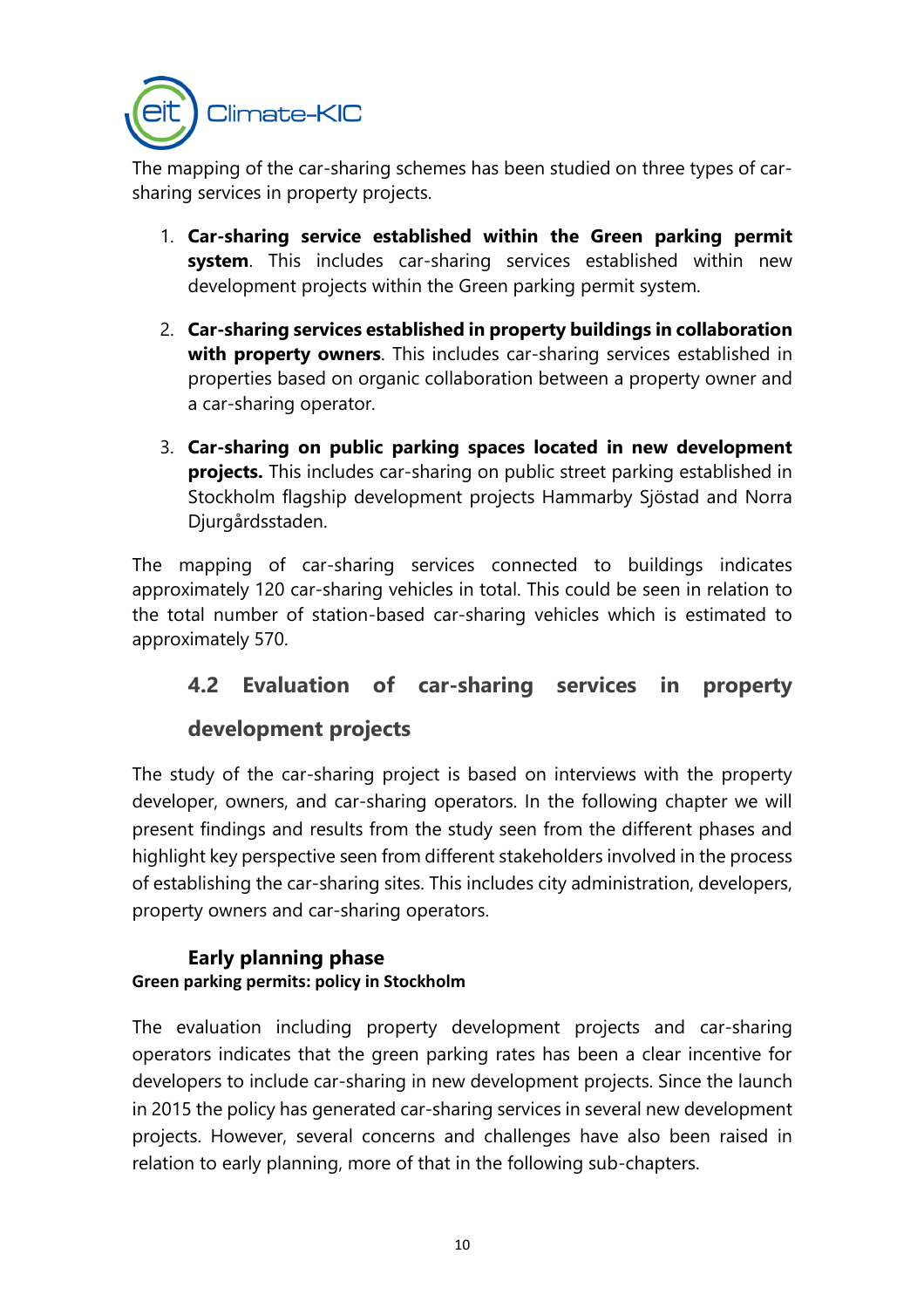

#### **Cooperation with developers and car-sharing operators**

A key learning from this phase in establishing a car-sharing service is the importance of collaboration between the property developer and the car-sharing operator already in the construction phase. It is important to address and inform residents through on-boarding campaigns. In some projects the interest or ambition from the developer has been low which also affects the impact and knowledge among potential users. An early collaboration gives the stakeholders a good opportunity to profiling the project from a sustainability mobility perspective and good possibilities to communicate the benefits of car-sharing.

The risks of not involving a car-sharing operator in this phase is a missed opportunity to inform and to engage the new inhabitants to change behaviour. Moving to a new home is a key moment and opportunity to change habits, for example to go from private car to a car-sharing service. The evaluation in Stockholm indicates that projects where the car-sharing services is established late, when people have already moved in, have a much lower degree of use of the shared cars.

#### **Partnership agreements: risks and possibilities**

The evaluation indicates that there are both benefits and challenges when signing partnership agreements on car-sharing services in a very early stage, e.g. already during the building permit process. Long planning horizons make it difficult for property developers to handle changing needs within a project when an agreement has already been written. In this context property developers experience that they are locked into agreements with specific mobility service providers and cannot change to accommodate other needs. On the other hand, it is important to involve the car-sharing operator in an early stage of the project, in order to secure the on-boarding and information to residents. It then becomes important for the property developers that the agreement can be developed over time to better meet the needs of the residents.

Considering these challenges, it is important to find solid and flexible partnership agreements that serve the interest and benefits of both the developer and the car-sharing operator, and at the same time meet the requirements from the City.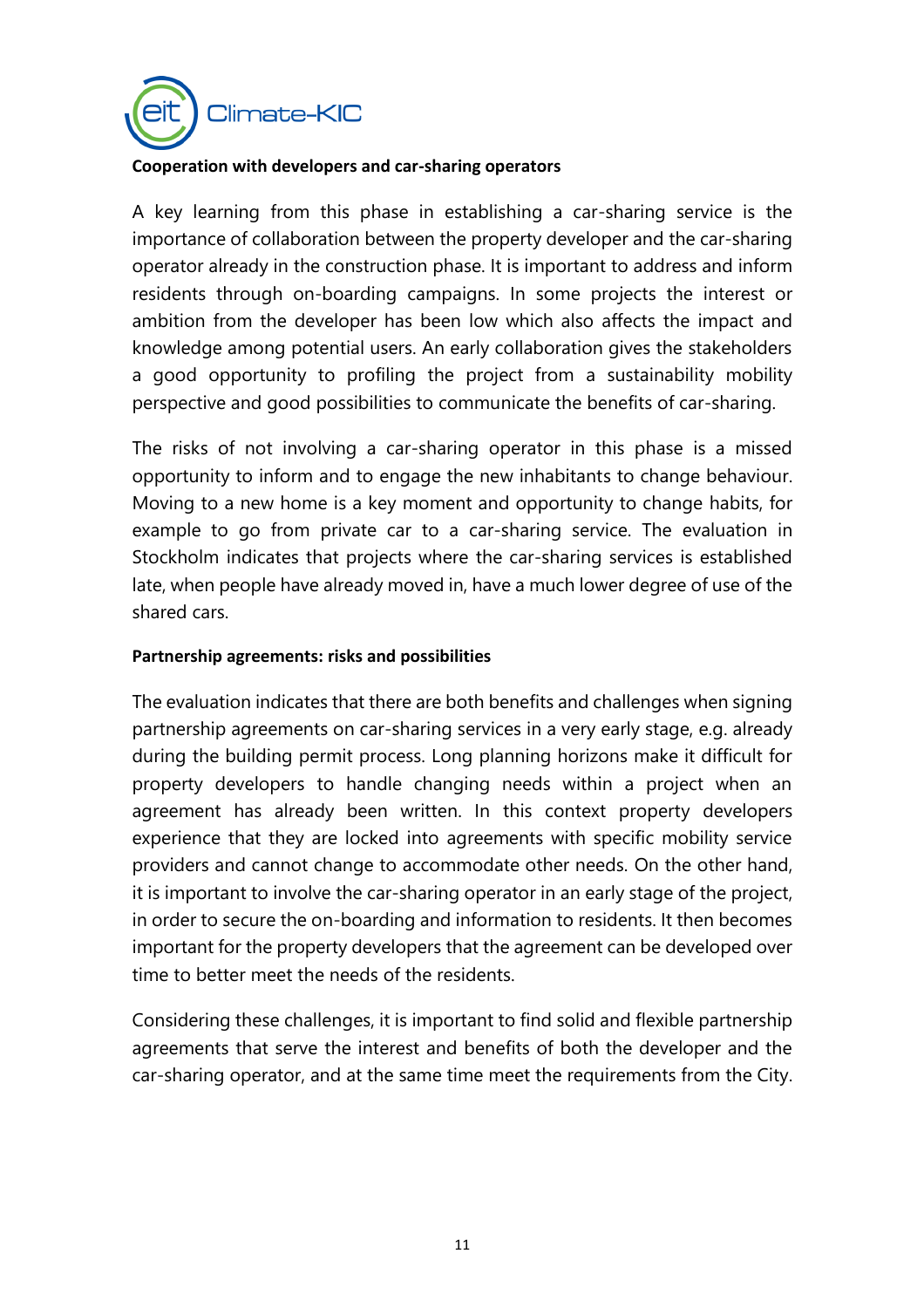

#### **Challenging to develop car-sharing services within existing building stock**

The car-sharing operators have raised the challenge of establishing new stations within existing building stock. Currently there are strong traditions and norms supporting private owned cars in these areas, in many cases there are also favourable parking conditions. The green parking permit policy is designed as an incentive to support car-sharing in new developments but there are no specific incentives the policy to develop car-sharing within existing building stock. However, the City of Stockholm have other policy measure in place for supporting shared mobility in general, for example the parking management plan, which stipulate high parking fees and restricted street parking.

Still, there is a potential to explore other types of policy measure to support an acceleration of shared mobility solutions in already built areas. Since the majority of the inhabitants live in existing building stock there is a large potential to stimulate a transition from car-ownership to shared mobility services. These areas are also the most challenging areas for creating a behavioural change and thus it is essential to find new policy tools designed to increase the use of shared mobility also in these areas.

#### **Operational and user phase Cooperation between property owners and the car-sharing operator**

When the car-sharing service is in operation, the collaboration with between the operator and the property owners is a key aspect. Often it is a tenant-owner association-, municipal- or private property owner who takes over responsibility after the property developer and new ways of cooperation with the car-sharing operator must be established.

The interviews indicate that there are some challenges with the communication strategy to potential customers within the property. Both parties address a need of new ways of reaching out and attracting new customers within a property. The division of responsibilities is also unclear since both parties consider that they "own" the costumers (the residents). The risk is that communication then will become inefficient. Currently, both property owners and car-sharing operators are developing new tools for communicating with customers. One solution that now is tested is using digital platforms for tenant information.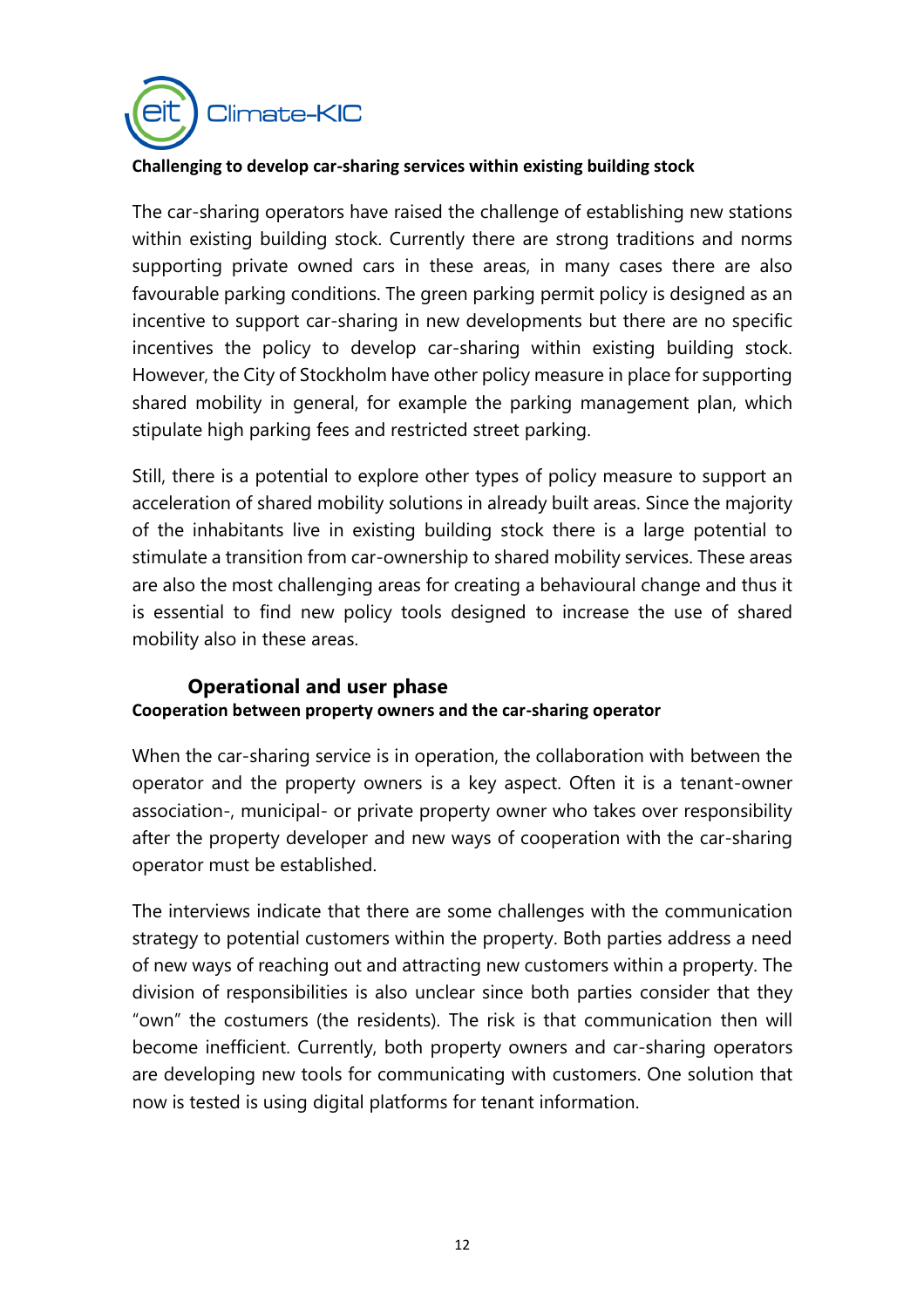

#### **More cooperation with other mobility service providers and together with the mobility hub development**

A key finding from the study is that the cooperation between car-sharing operators and other mobility service providers could further develop. Integrated planning of car-sharing and mobility services through mobility hubs could further enhance a complete offer on sustainable mobility and reduce the need of privately owned cars.

#### **Conflicting business models, open vs closed car-sharing solutions**

Most car-sharing operators prefer open car-sharing solutions for all their stations (i.e. open to users independently if they live in the a particular property or not). This solution has many benefits for managing a fleet of shared vehicles and to get a high usage in general. However, potential conflicts of interest may arise in property projects between the property owner and the car-sharing operator. The reason is that property owners often pay a fixed fee for the car-sharing service, e.g. five years access for a certain number of shared cars connected to the property, and if the service is open to any costumer the property owner may find that they are paying for a service that is not (exclusively) used by the residents.

In some projects there have also been problems when the car-sharing service is less used than expected by the residents in the property, that leads to problem for the operator since there business model rely on both fixed and variable incomes.

#### **Monitoring and evaluation of data Framework for evaluating car-sharing services in property development projects**

There seem to be shortcomings in routines around how to follow-up the establishment and use of car-sharing services connected to buildings. The City of Stockholm is currently developing a framework for evaluating sustainability aspects in the land allocation process, including follow-up indicators on carsharing services and green parking permits. This will hopefully support the city administration in monitoring the development of car-sharing and further develop a framework for data requirements.

#### **Conflict with GDPR and business secrets**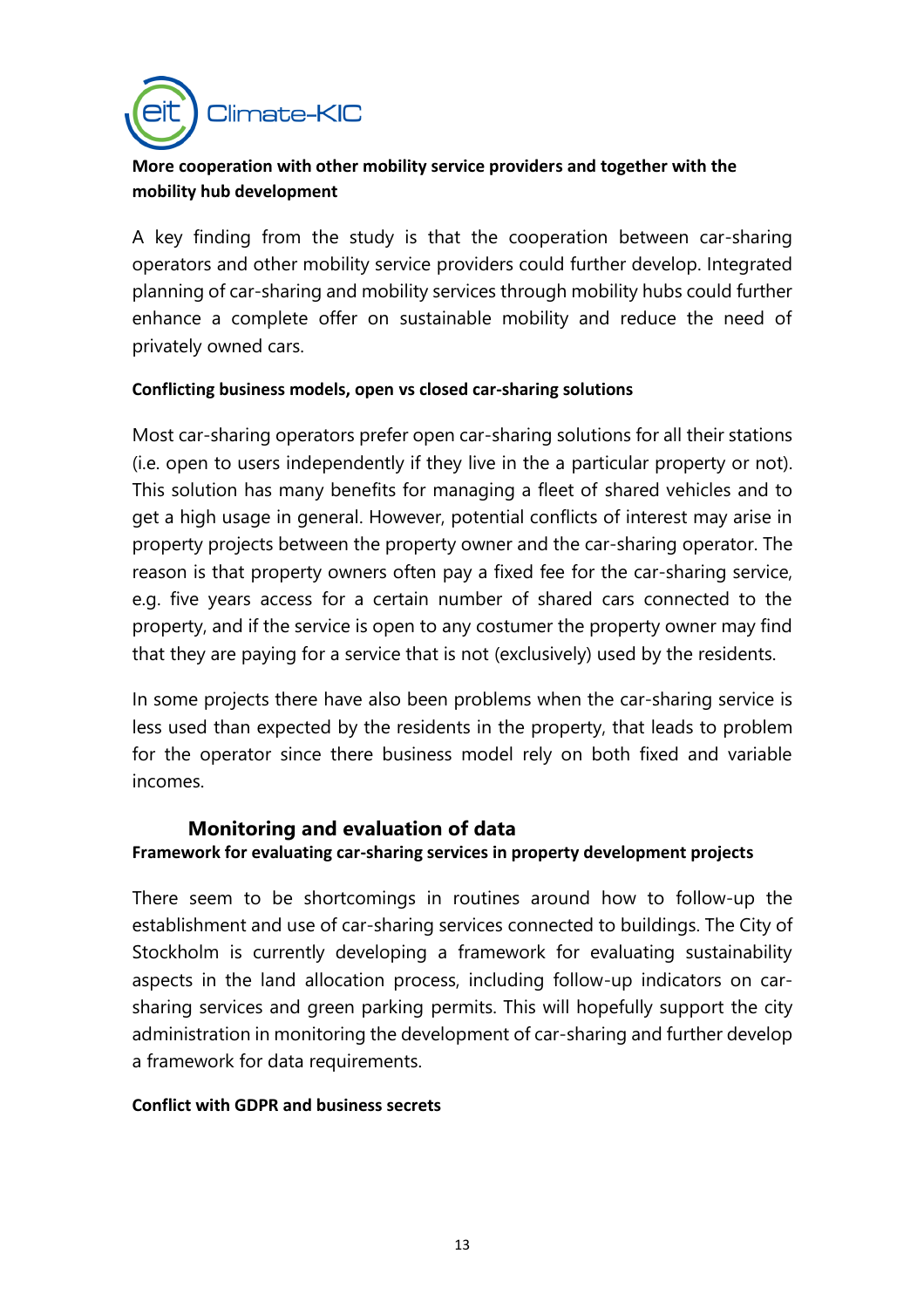

There are also challenges from a data protection perspective. Normally, the caroperator sign an agreement with a customer and the property developer or owner does not have access to customer information. Since most car-sharing services are open to any customer and can be used by anyone and not just residents within properties, the property owner sometimes has difficulties to know if it is their tenants that use the service or if the users are other people from the neighbourhood. This affects the communication with the residents.

However, in cases where property developers have an agreement with an operator who establishing a closed car-sharing service it is easier to follow up. In this case, the property developer can receive data and statistics of how the carsharing service is used on regular basis from the supplier.

### **4.3 Lessons learned**

<span id="page-13-0"></span>Based on the case study several key learnings have been identified for each phase. This could serve as a base for other cities and private actors to learn how to better develop a good model for public-private collaborations in establishing carsharing schemes. Thus, the lessons could support both cities, developers and operators to find good governance models to increase accessibility of shared vehicles in property developments.

### **Early planning phase**

- **The City administration can further support and clarify the roles of the developer and car-sharing operator in the early planning phase.**  This could for example be clarified in the guidelines for the green parking permits.
- **The City administration could develop and set-up a clearer framework for evaluating car-sharing services.** This could be specified within the green parking permit guidelines but should also be developed in close dialogue with the developers and car-sharing operators. To develop the framework the city needs to develop a set of indicators to monitor the use and development of car-sharing in property projects.
- **City administration, developers and car-sharing operators needs to develop better partnership agreements.** In order to find a solid base for the collaboration between the stakeholders there is a need for developing more clear forms of partnership agreements. This could help all stakeholders defining and clarifying their role and responsibilities in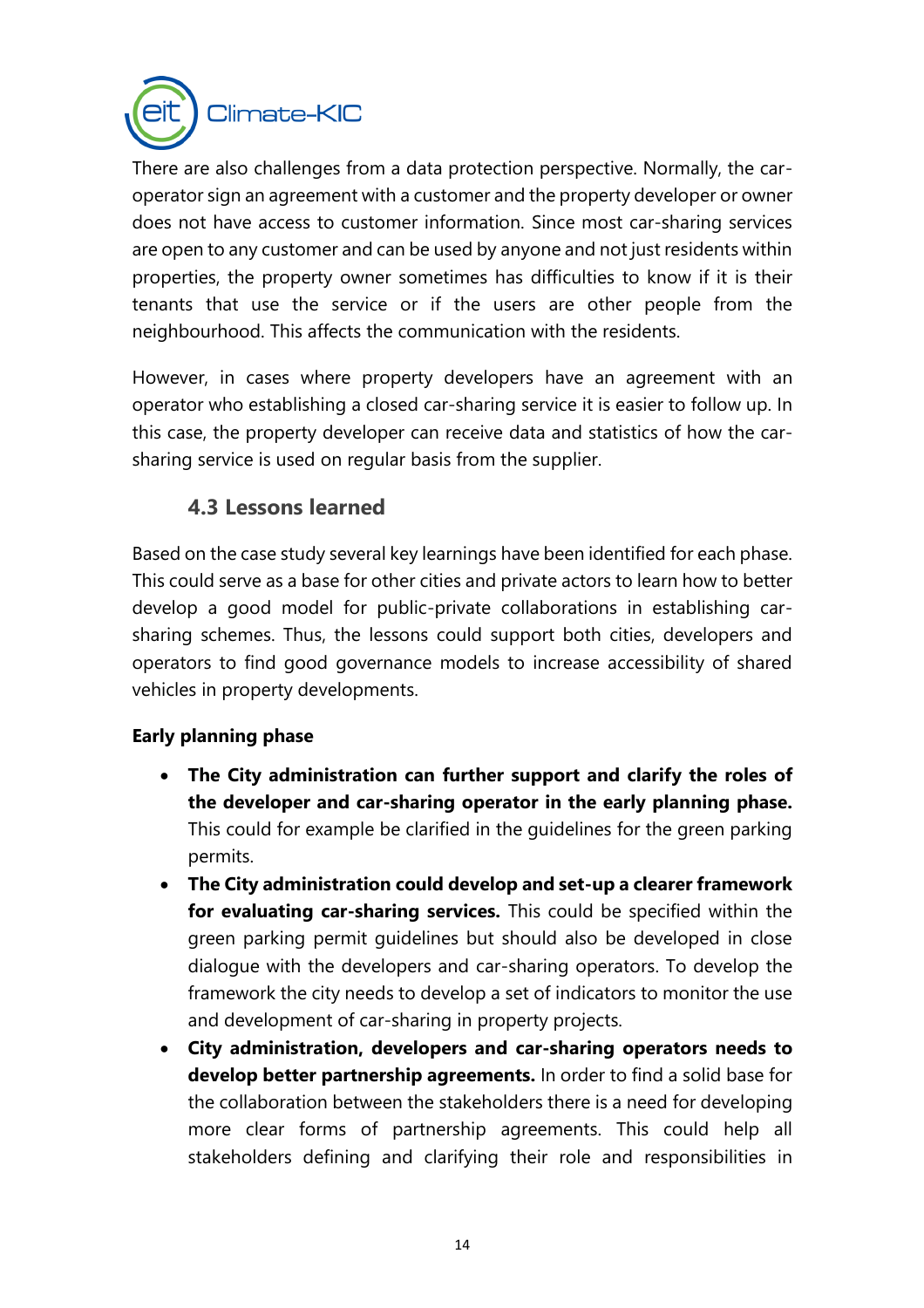

operational phase as well as securing long-term relationships among the involved stakeholders.

• **Develop the collaboration forms between developers and car-sharing operators as well as developing common communication tools.** A key for a successful car-sharing within a property is to communicate in early phase to the new residents already during construction phase. In this phase the developer and car-sharing operator needs to develop more integrated platforms for communicating with future residents. Important activities is also to conduct on-boarding campaigns in order to profile the project from a sustainable mobility perspective and to inform about the possibilities to use shared vehicles.

#### **Operational and user phase**

- **City administration could act more as a facilitator and coordinate mobility services across larger developments areas and specific development projects.** There is a need to better coordinate the supply of car-sharing services together with other mobility services. This is particularly important in larger urban development projects to be able to find synergies between shared mobility services and to find more efficient solutions across different property developments projects.
- **Clarify roles of responsibility when a property is transferred to a new owner.** In the operational phase the property owner has a key role and there is a need to further develop and clarify how property owners and car-sharing operators could work together.
- **Property owners and car-sharing operators should find common tools for communicating to existing and potential customers**. Currently some projects have a challenge to define which stakeholder who "own" the right to communication to potential customers within a specific property. The property owner and car-sharing operator could develop better tools for communication to increase the use of the car-sharing services. In this context several of the property developers are looking for digital platforms for communicating to potential new customers.

#### **Monitoring and evaluation of data**

• **The City administration needs to develop clearer requirements to mobility service providers on data delivery of the use of car-sharing**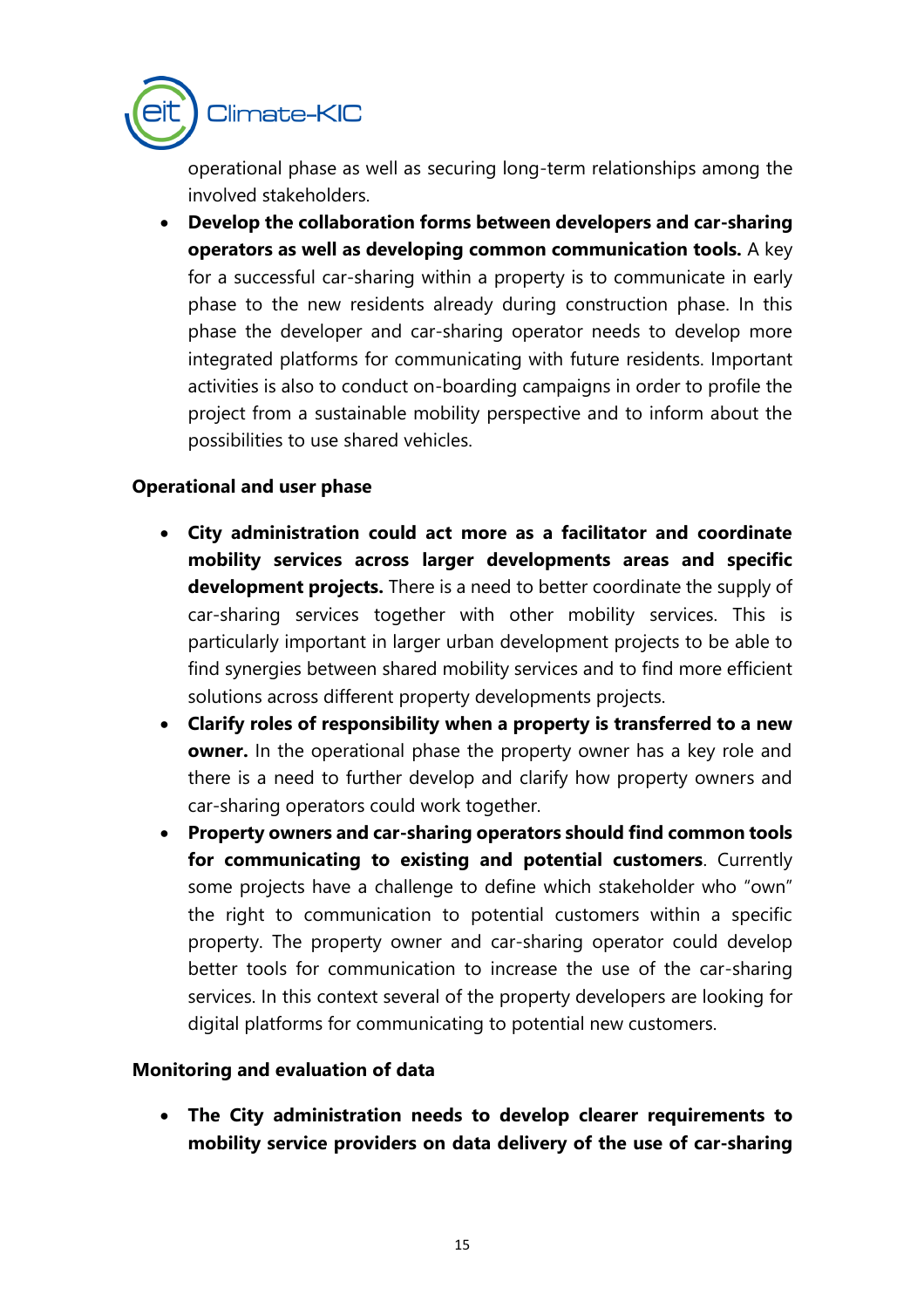

**services.** In order to find a more structured approach of evaluating the use and development of car-sharing service, the city could develop clearer guidelines and requirements on what data the shared mobility provider should deliver to the city. Currently, there are no requirements or guidelines on data gathering and there is a potential to develop an indicator framework for monitoring the development.

• **Challenges related to data protection and business secrecy needs to be further investigated.** Currently there are several uncertainties regarding data protection issues in relation to monitoring the use of services in property projects. This needs to be further investigated in order find the suitable way of collecting information about car-sharing usage. Also, in relation to this, data is seen as a business secret among car-sharing operators. In this context, it is important to find a framework of indicators that takes into account both private data protection issues and business secrets.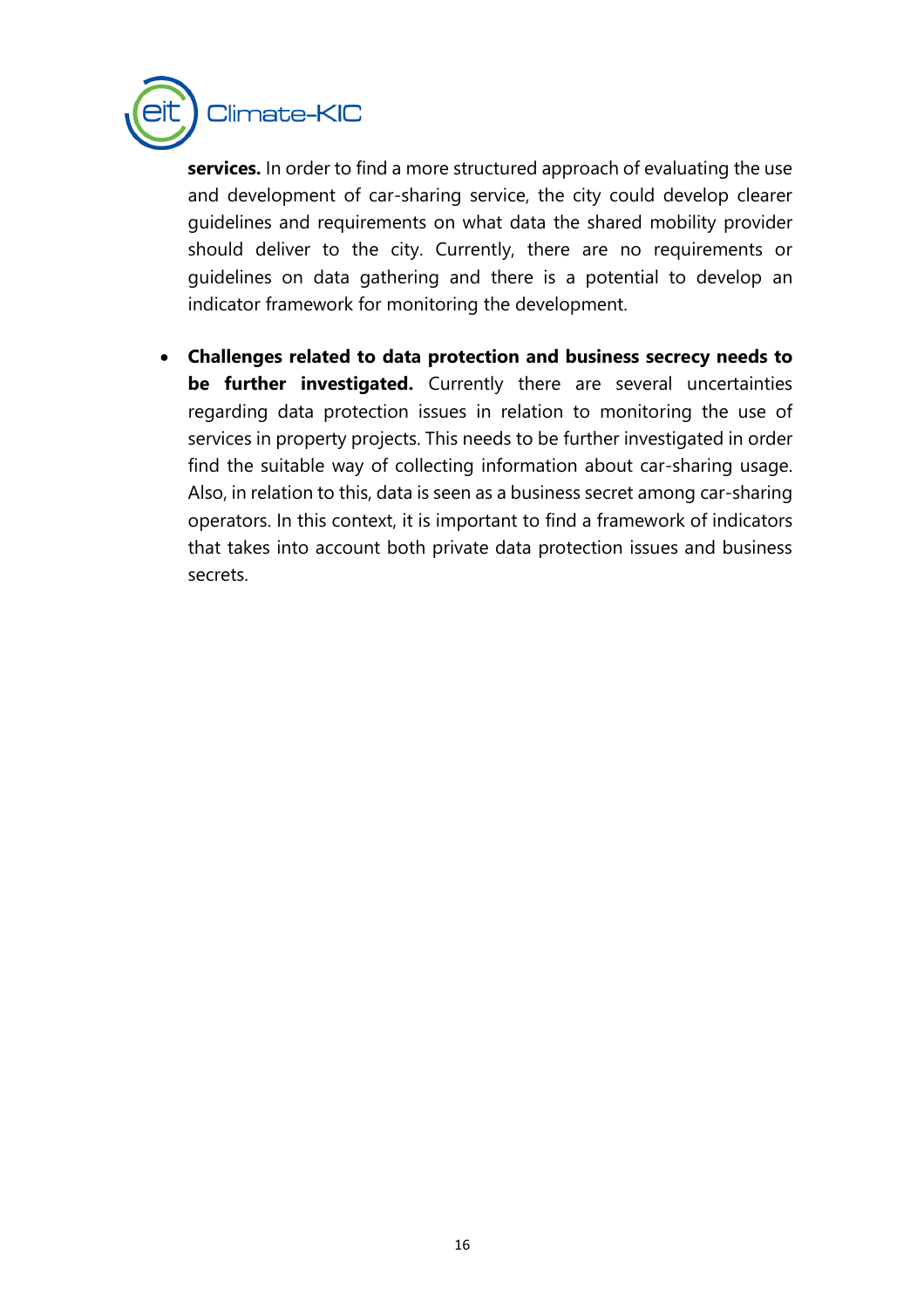Climate-KIC

# <span id="page-16-0"></span>**5. Learnings and recommendations to speed up transition**

<span id="page-16-1"></span>A good structure, contracts and responsibilities go hand in hand with increased knowledge of effects, benefits of sharing schemes and guidance on how to implement the schemes. Both aspects are needed to create sustainable car sharing systems (and other shared vehicle systems) that are part of and leading the transition towards a carbon neutral future.

### **5.1 Recommendations on structure and strategy**

Based on the study from Stockholm three major recommendations are given to increase the knowledge of establishing car-sharing schemes:

**A structed method for monitoring and evaluation of car-sharing projects.**  Without a regular monitoring of the extent of established car-sharing- or other vehicle services and how they are used, knowledge will never increase. The City administration should be responsible for developing a clear structure, which also will form the basis of which data the property owners and operators are required to share. With increased knowledge the agreements and requirements will be increasingly better.

**Clear incentives to establish car-sharing schemes within existing housing areas.** The biggest potential to reach a transition towards lower car ownership is by making it easier for car-sharing, bike-sharing and other shared vehicles operators to establish in existing housing areas. The City administration need to govern and incentivise, but always in cooperation with other relevant stakeholders. Clear driving forces need to be identified in order to create change.

**Adopt a strategy for shared mobility.** It is recommended to, within the sustainable urban mobility plan or similar policy document, include a section of how shared mobility should be dealt with in the city and how shared mobility can help to accelerate the transition towards the climate goals.

### **5.2 Recommendations on attitudes and behaviour**

<span id="page-16-2"></span>A large part of facilitating change deals with attitudes and behaviour. Both to increase awareness and collaboration between stakeholders and also to reach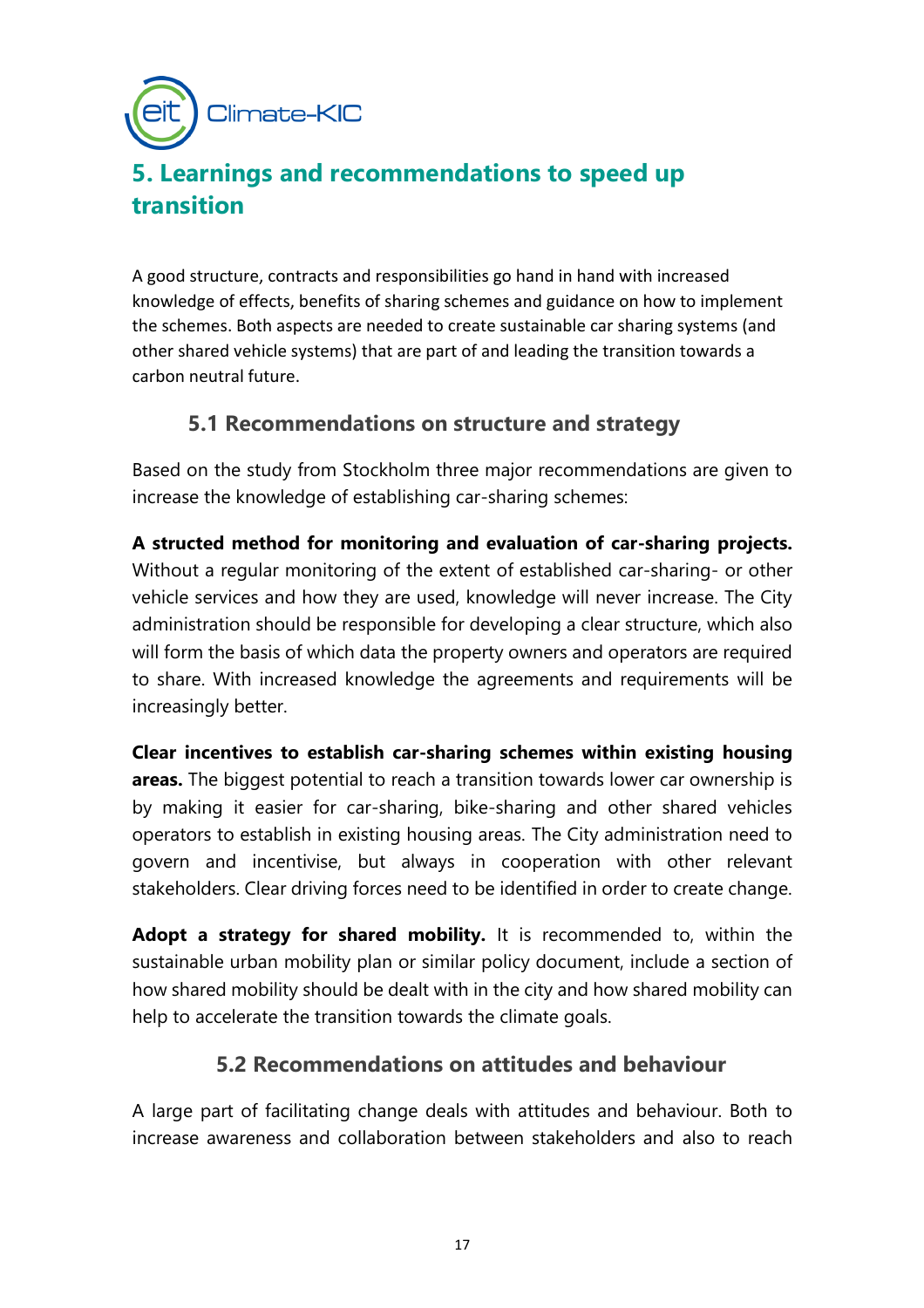

potential users. Based on the study in Stockholm and earlier experiences, the following recommendations are given on how to change attitudes and behaviour towards a higher use of shared sustainable vehicles.

- Increase **knowledge** of shared vehicle schemes.
	- o Property developers and owners need to improve their knowledge of the operation of shared services and of user needs.
	- o City officials need a better knowledge on how services work and under what circumstances. Mapping existing schemes and developing a structure for monitoring is a good start.
	- o Operators need to share more of their information to partner stakeholders.

Increased knowledge is the first step to all changes and will open for success in further steps.

- Increase the **commitment and conviction** of creating good, long-lasting schemes.
	- o The City administration should in collaborations with operators and developers form frameworks and agreements on how to deal with shared vehicle systems. Frameworks will form the basis for longterm services.
	- o Awareness raising among decision makers is needed to underline the importance of shared sustainable mobility and to later on facilitate implementation of shared vehicle schemes.
	- o The City administration should establish a framework for monitoring shared services over a larger area. This is important to get an even distribution over an area so the services will be easily accessible for all.
	- $\circ$  A recommendation to the City administration is to form and launch incentives programmes for involved stakeholders as a way to increase commitment.
- Facilitate **decisions**.
	- o Early in the planning process it is advisable to be clear on roles and responsibilities. A recommendation is that the City administration develops a suggestion on which stakeholder is responsible for what and when. The suggestion should be agreed on for each project or establishment.
	- o Communication is one particular role to clarify. Property developers, owners and operators need to agree on the best communication strategy with the aim to get as many users as possible.
- Facilitate **implementation** of shared services.